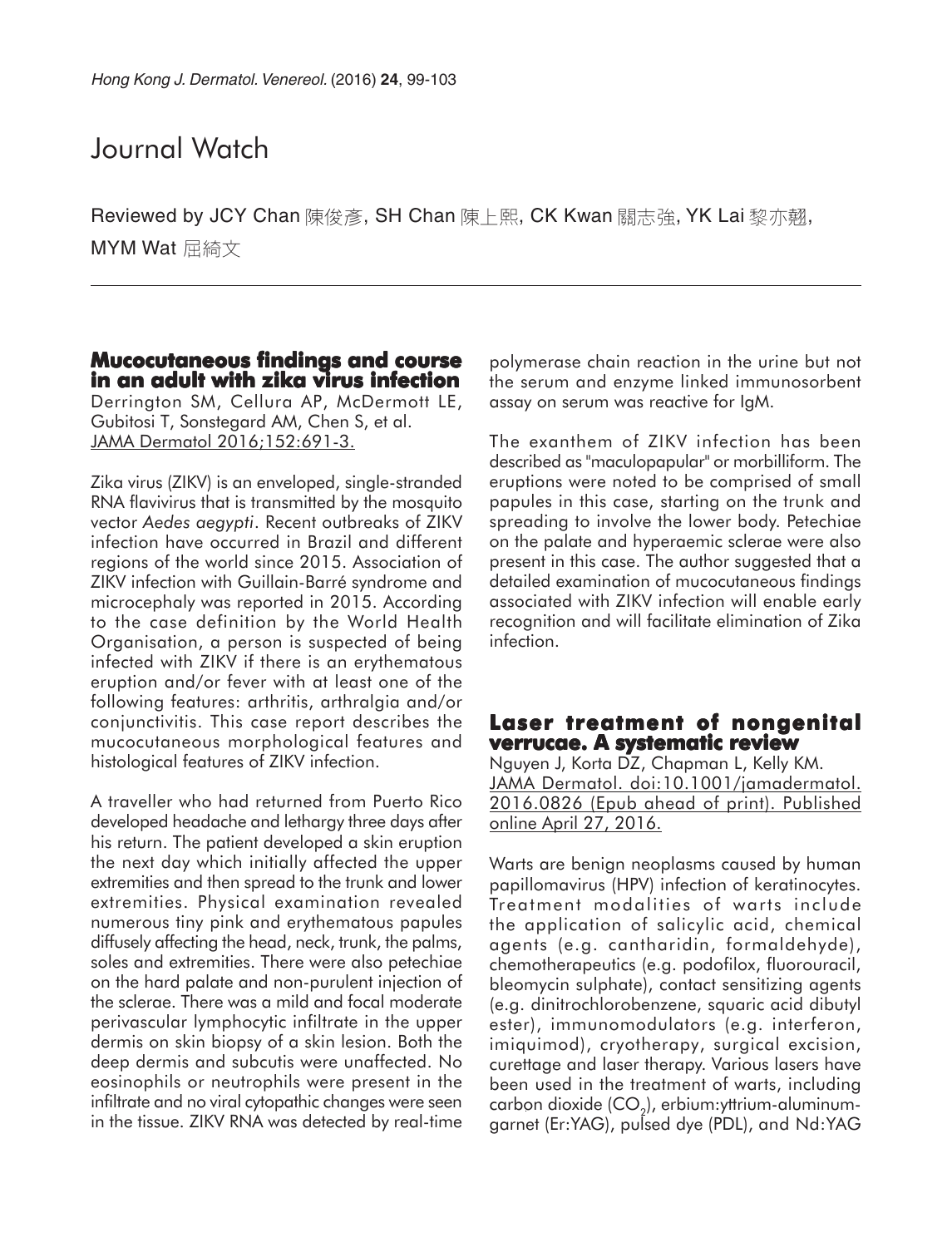lasers. This is a systematic review of 35 studies (2149 patients), investigating the use and efficacy of different types of lasers for treating nongenital cutaneous warts.

Simple and recalcitrant common, palmar, plantar, periungual and subungual warts have been successfully treated with  $CO<sub>2</sub>$  laser, with response rates ranging from 50% to 100%. However, adverse effects including scarring, hypopigmentation, postoperative pain, and prolonged wound healing can occur. Pulsed dye laser (PDL) therapy has been used to treat simple and recalcitrant common, palmar, plantar and flat warts, with studies reporting remission rates ranging from 47% to 100%. Although multiple treatment sessions are generally required for disease remission, PDL has significantly fewer adverse effects than CO<sub>2</sub> laser. Adverse effects of PDL therapy include local pain during and after the procedure, bullae, crusting, scarring, and temporary pigmentary changes. Combination therapies with lasers and other agents including bleomycin, salicylic acid and light-emitting diode have shown some success.

The lack of established treatment guidelines limits the use of laser treatment for warts. Optimal treatment protocols are required as well as further studies comparing the efficacies of different laser modalities and non-laser treatment options.

#### **High prevalence of psychiatric disorders in patients with skinrestricted lupus: a case-control study**

Jalenques I, Rondepierre F, Massoubre C, Haffen E, Grand JP, Labeille B, et al. Br J Dermatol 2016;174:1051-60.

Patients with systemic lupus erythematosus (SLE) were noted to be associated with psychiatric problems. On the contrary, the prevalence of psychiatric problems in patients with skin-restricted lupus (SRL) remains less well known.

The aim of this study was to assess the current and lifetime prevalence of Axis I psychiatric disorders among outpatients with SRL and to

examine the factors associated with psychiatric disorders among such patients.

The authors conducted a multicentre case-control study including outpatients with SRL and controls matched for sex, age and education level. The Mini International Neuropsychiatric Interview which was validated in general French population was used for evaluation.

The study evaluated 75 patients and 150 controls within a 3-year study period who were over 18 years old and had skin-restricted lupus at eight French university hospitals. Among these, 49% of patients vs. 13% of controls had met the criteria for at least one current psychiatric disorder (p<0.001). The following psychiatric diseases were significantly more common among patients than controls: generalised anxiety disorder (23% vs. 3%, p<0.001 and 35% vs. 19%, p=0.03), current and lifetime major depressive disorder (9% vs. 0%, p<0.001 and 44% vs. 26%, p=0.01), panic disorder (7% vs. 0%, p=0.004 and 21% vs. 3%, p<0.001), lifetime agoraphobia (20% vs. 9%, p=0.01), alcohol dependence (7% vs. 0%, p=0.004) and current suicide risk (24% vs. 7%, p=0.003).

In summary, the authors suggested that a high prevalence in suicidal risk, depression, anxiety and alcohol dependence was observed in SRL patients and the clinicians should not hesitate to refer such patients for psychiatric evaluation.

## **Do early-life exposures explain why more advantaged children get advantaged children get eczema? Findings from the U.K. eczema? from U.K. Millennium Cohort Study**

Taylor-Robinson DC, Williams H, Pearce A, Law C, Hope S.

Br J Dermatol 2016;174:569-78.

It is known that the incidence of eczema is higher in more advantaged populations. However, the factors that determined the difference in the incidence are not well studied.

The purpose of this study was to investigate the early-life risk factors for eczema, and to investigate how early-life risk factors could explain differences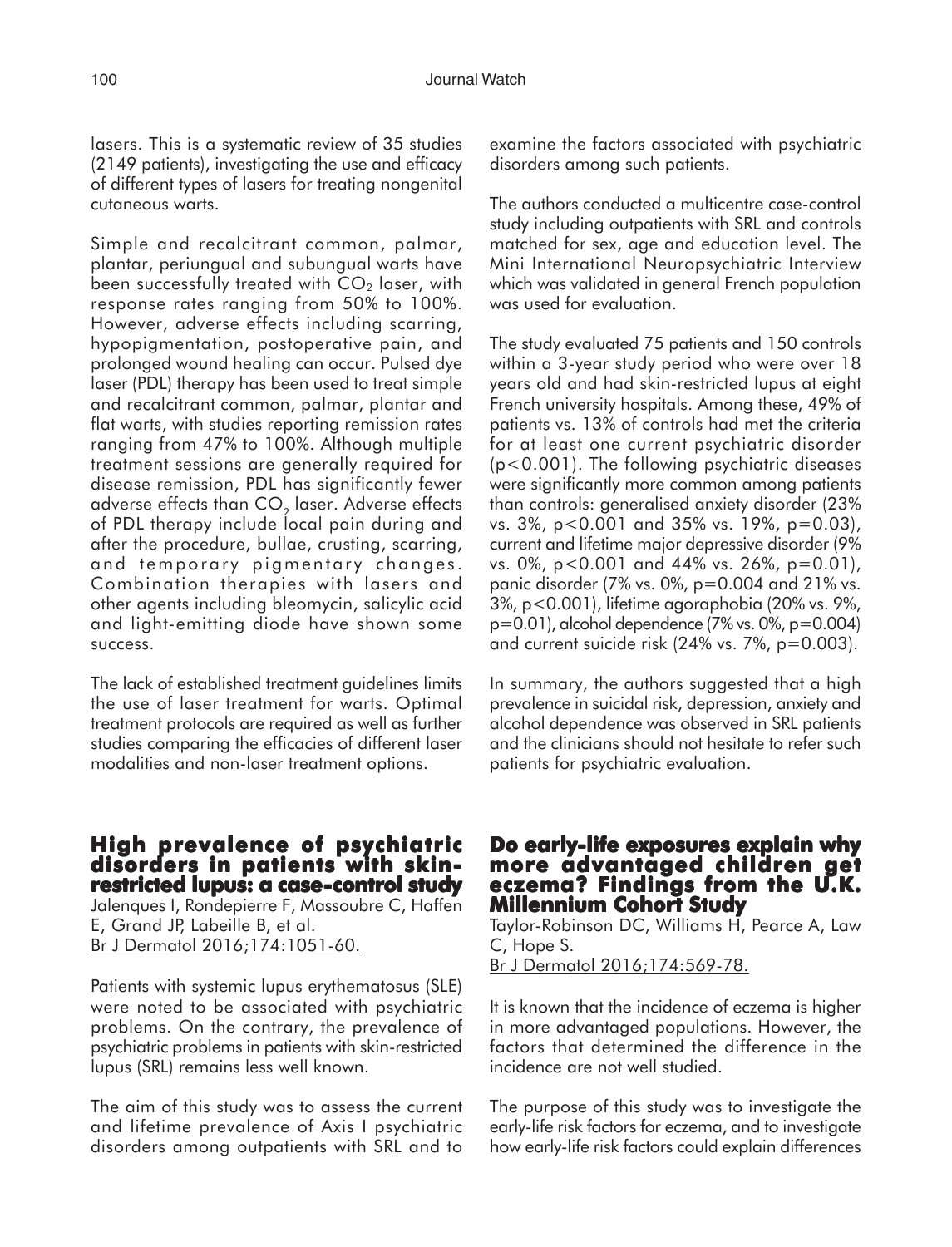in eczema. The authors estimated odds ratios (ORs) for ever having suffered eczema by age 5 years in 14499 children from the U.K. Millennium Cohort Study (MCS), with a focus on maternal, antenatal and early-life risk factors and socioeconomic circumstances (SECs). Risk factors were studied to assess if they weakened associations between SECs and eczema.

The results showed that overall 35.1% of children at some time had eczema by age 5 years. Eczema was more common in patients whose mothers had degree-level qualifications comparing with those with no educational qualifications (OR 1.52, 95% confidence interval 1.31-1.76). An increased risk of having eczema was seen in children who had a history of breast-feeding (1-6 weeks and ≥6 months), having been introduced solids under 4 months or cow's milk under 9 months, or antibiotic exposure in the first year of life and whose mothers had a history of atopy. Factors which reduced odds for eczema included female sex, Pakistani and Bangladeshi ethnicity, smoking during pregnancy, having more siblings and exposure to environmental tobacco smoke. After controlling for maternal, antenatal and early-life characteristics e.g. maternal smoking during pregnancy, breastfeeding and the number of siblings, the OR for eczema was reduced to 1.26 (95% confidence interval 1.03-1.50) in the group with the highest educational qualifications compared with the lowest.

The authors concluded that in a U.K. child cohort, the incidence of eczema was higher in the more advantaged children. This could be due to earlylife factors including having fewer siblings, not smoking during pregnancy and breastfeeding.

#### **Ustekinumab in hidradenitis suppurativa: clinical results and a search for potential biomarkers in serum**

Blok JL, Li K, Brodmerkel C, Horvatovich P, Jonkman MF, Horvath B. Br J Dermatol 2016;174:839-46.

Severe cases of hidradenitis suppurativa (HS) are difficult to treat. Traditional medications and even surgical treatment may not be helpful. The aim of this study was to evaluate the efficacy of ustekinumab which was a newly launched biologic and to find a potential biomarker for HS. The authors recruited 17 patients in this open-label study. They were treated with 45 mg or 90 mg ustekinumab at weeks 0, 4, 16 and 28. Proteomic technology and enzyme-linked assay analysis were used to test the sera.

Of the 12 patients who completed the protocol, moderate to marked improvement of the modified Sartorius score was noted in 82% of patients at week 40 and the Hidradenitis Suppurativa Clinical Response 50 in 47% cases. This study showed that good responders had milder disease and lower expression of leukotriene A4- hydrolase (LTA4H). Interleukin (IL)-2R, tumour necrosis factor-alpha, IL-17A and IL-17F were not elevated and did not change during treatment.

In summary, the majority of patients improved with ustekinumab clinically. There was no specific biomarker discovered in HS. However, low LTA4H concentrations with mild disease might be related to the effectiveness of ustekinumab in patients.

## **Syphilis serology in pregnancy: an eight-year study (2005-2012) in a large teaching maternity hospital in Dublin, Ireland**

McGettrick P, Ferguson W, Jackson V, Eogan M, Lawless M, Ciprike V, et al. Int J STI AIDS 2016;27:226-30.

Syphilis is a well-known sexually transmitted infection causing intrauterine growth retardation, pre-term delivery, birth defects and perinatal death. The aim of this study was to identify pregnant ladies with positive syphilis serology and characterise this cohort to identify the high-risk groups and to highlight potential interventions during pregnancy.

During the eight-year period, the records of 194 women who had positive syphilis serology during pregnancy were reviewed. The prevalence was 0.28% (N=66038 where N is the total pregnancies during that period). The median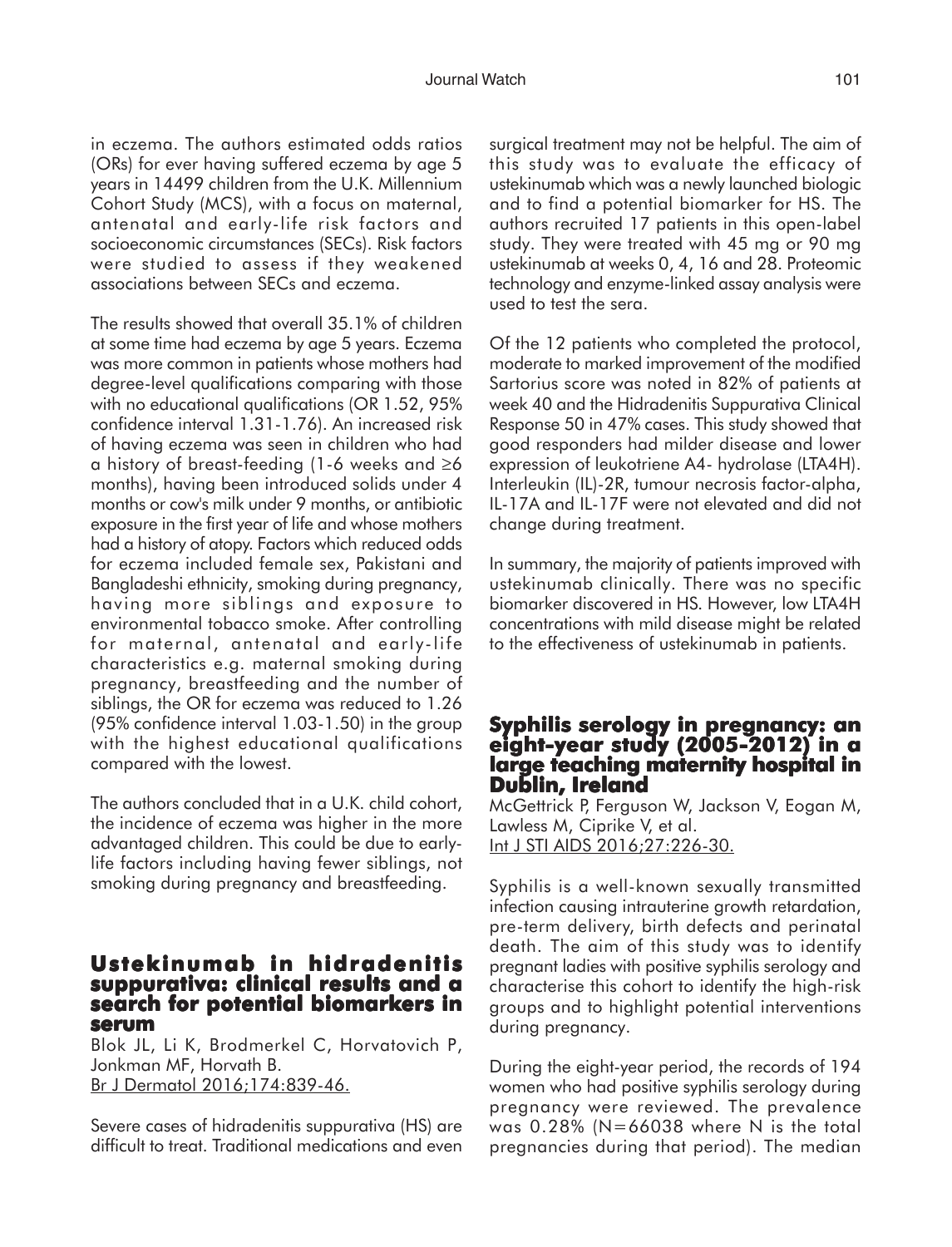maternal age was 30 years. Most cases (127/194, 65.46%) were diagnosed to be positive for syphilis at the second trimester. The remaining cases were diagnosed at first (32/194, 16.5%) and third (32/194, 16.5%) trimesters and one case was diagnosed at the post-partum period. Almost all cases were late latent syphilis (LLS) (192/194, 98.97%) and only two (1.03%) were early syphilis.

There were a total of 186 babies delivered; 91.9% and 8.06% of these deliveries were full term and pre-term respectively. Except for two full term babies who had a low birth weight of <2.5 kg, all other babies were healthy and normal. There was one miscarriage at 20 weeks for a case who had LLS and documented previous treatment. There was one stillbirth at 28 weeks for a case with LLS in whom treatment was completed. There was one neonatal death. A 25-year-old African woman presented to Emergency Department at 24 weeks in advanced labour without any antenatal check-up. She had a twin pregnancy and blood screening results during labour which subsequently confirmed early syphilis with an RPR titre of 1:128. Twin one, a baby girl, had signs of intrauterine growth retardation, gross oedema and ascites. The baby succumbed around one hour after delivery; post-mortem was refused but placental histology demonstrated lymphohistiocytic vasculitis, focal acute vasculitis with foetal artery occlusion, sclerosis and associated villous fibrosis that was consistent with active treponemal infection. Twin two, a baby boy, was found to have an RPR titre of 1:4 at birth and 10 days of IV penicillin was given. There was no feature of congenital syphilis and follow-up serology was negative.

As for the treatment, 24.2% babies received no treatment, 52.1% babies received single dose of IM penicillin and 12.4% received 10 days of IV penicillin treatment. The treatment status of the remaining babies were unknown. Finally, only one baby (neonatal death) was confirmed to have congenital syphilis while the remaining 185 babies were not infected.

# **Herpes simplex virus type 2 (HSV-2) genital shedding in HSV-2/HIV-1 co- infected women receiving effective combination antiretroviral therapy**

Pere H, Rascanu A, LeGoff J, Matta M, Bois F, Lortholary O, et al. Int J STD AIDS 2016;27;178-85.

Although there is a good correlation between blood and genital tract HIV-1 viral load, sustained suppression of plasma HIV-1 virus such as viral load <50 copies/mL would not exclude the HIV-1 virus in the genital tract. Herpes simplex virus type 2 (HSV-2) may increase the infection risk of HIV-1 by increasing HIV-1 genital viral shedding during clinical and subclinical herpetic infection. This study assessed herpes seroprevalence and the dynamics of genital shedding of HSV-2 DNA in HIV-1 infected women taking combination antiretroviral therapy (cART) and its potential link with HIV-1 residual genital shedding retrospectively.

A total of 22 women had cervicovaginal secretions and sera were studied. The mean age was 33 years (range, 30-37). All cases were clinical stage A and the majority (n=20, 91%) had a non-B type HIV-1. Nineteen women (86%) showed circulating IgG antibodies of HSV-2. The cervicovaginal HIV-1 loads were highly correlated with plasma HIV-1 viral loads (Spearman's  $r=0.63$ ,  $p<0.0001$ ). The plasma HIV-1 viral loads were significantly correlated with cervicovaginal HSV-2 loads (r=0.36, p=0.0008). Multiple regression analysis showed only plasma HIV-1 viral load was highly associated with cervicovaginal HIV-1 load, however, cervicovaginal HSV-2 viral load was not associated with plasma or genital HIV-1 viral load. Therefore, the authors concluded that genital HSV-2 replication under cART does not influence cervicovaginal HIV-1 viral shedding.